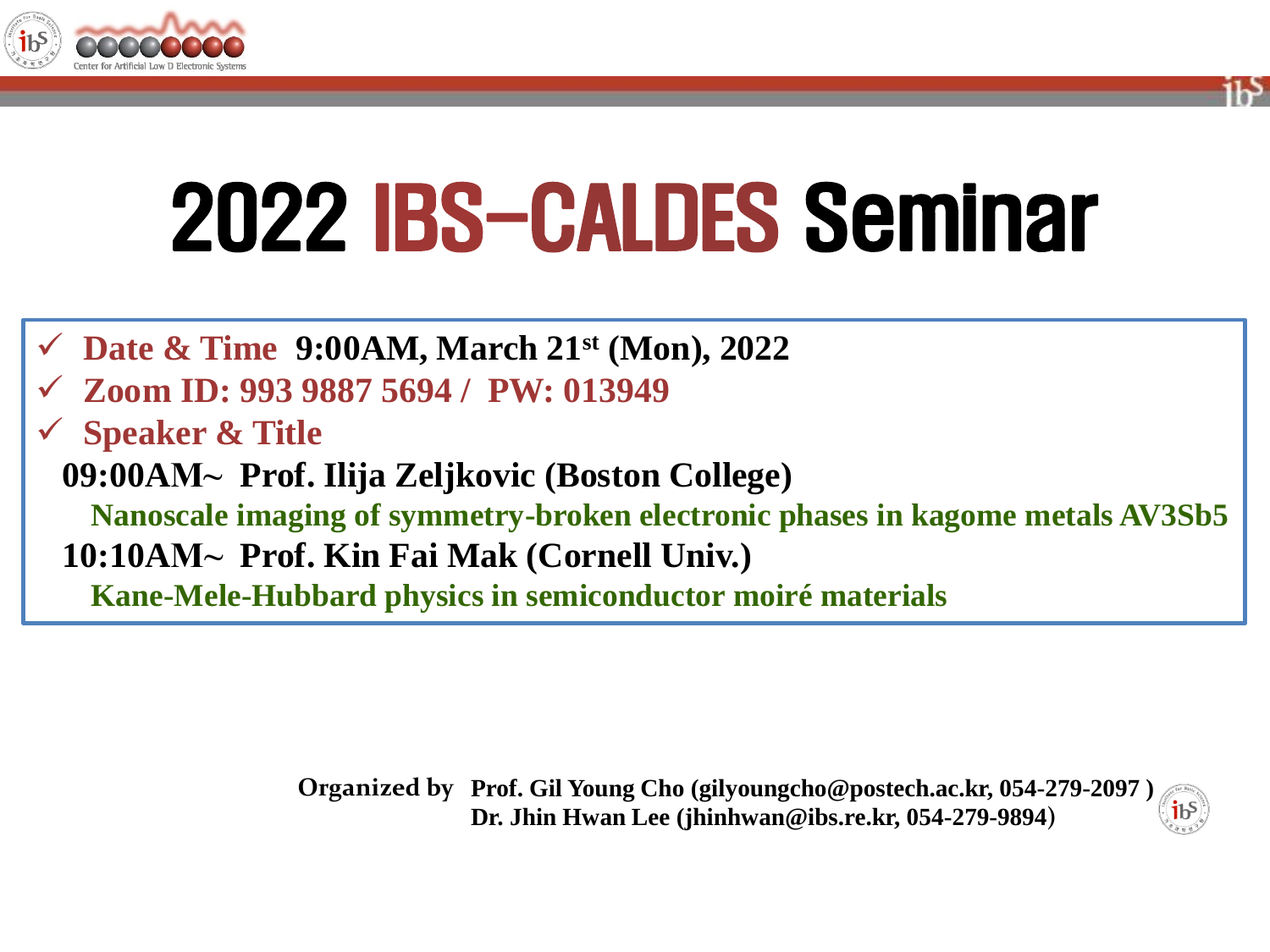

## **09:00AM~**

#### **Nanoscale imaging of symmetry-broken electronic phases in kagome metals AV3Sb5** Ilija Zeljkovic Department of Physics, Boston College

The kagome lattice of transition metal atoms provides an exciting platform to study the interplay of electronic correlations and band topology. AV3Sb5 (A=K, Rb, Cs) is a recently discovered class of kagome metals that does not exhibit resolvable magnetic order, and yet, surprisingly, shows a large anomalous Hall response and superconductivity. In this talk, I will discuss our experiments on AV3Sb5 materials using low-temperature spectroscopic imaging scanning tunneling microscopy. In CsV3Sb5, we discover a cascade of different symmetry-broken electronic states as a function of temperature [1]. At a temperature far above the superconducting transition  $T_c \sim 2.5$  K, we reveal a tri-directional charge order with a 2a0 period that breaks the translation symmetry of the lattice. As the system is cooled down towards Tc, we observe an additional breaking of the six-fold rotation symmetry, which persists through the superconducting transition. This rotation symmetry breaking is observed as the emergence of an additional 4a0 unidirectional charge order and strongly anisotropic scattering attributed to the orbital-selective renormalization of the Vanadium kagome bands. I will conclude by discussing the symmetry of the 2a0 CDW state in KV3Sb5 and its response to externally applied magnetic field [2]. Our experiments reveal a complex landscape of electronic states that can co-exist on a kagome lattice, and provide intriguing parallels to high-Tc superconductors and twisted bilayer graphene.

[1] Zhao, … Zeljkovic. Nature 599, 216–221 (2021)

[2] Li, … , Zeljkovic. Nature Physics (2022)